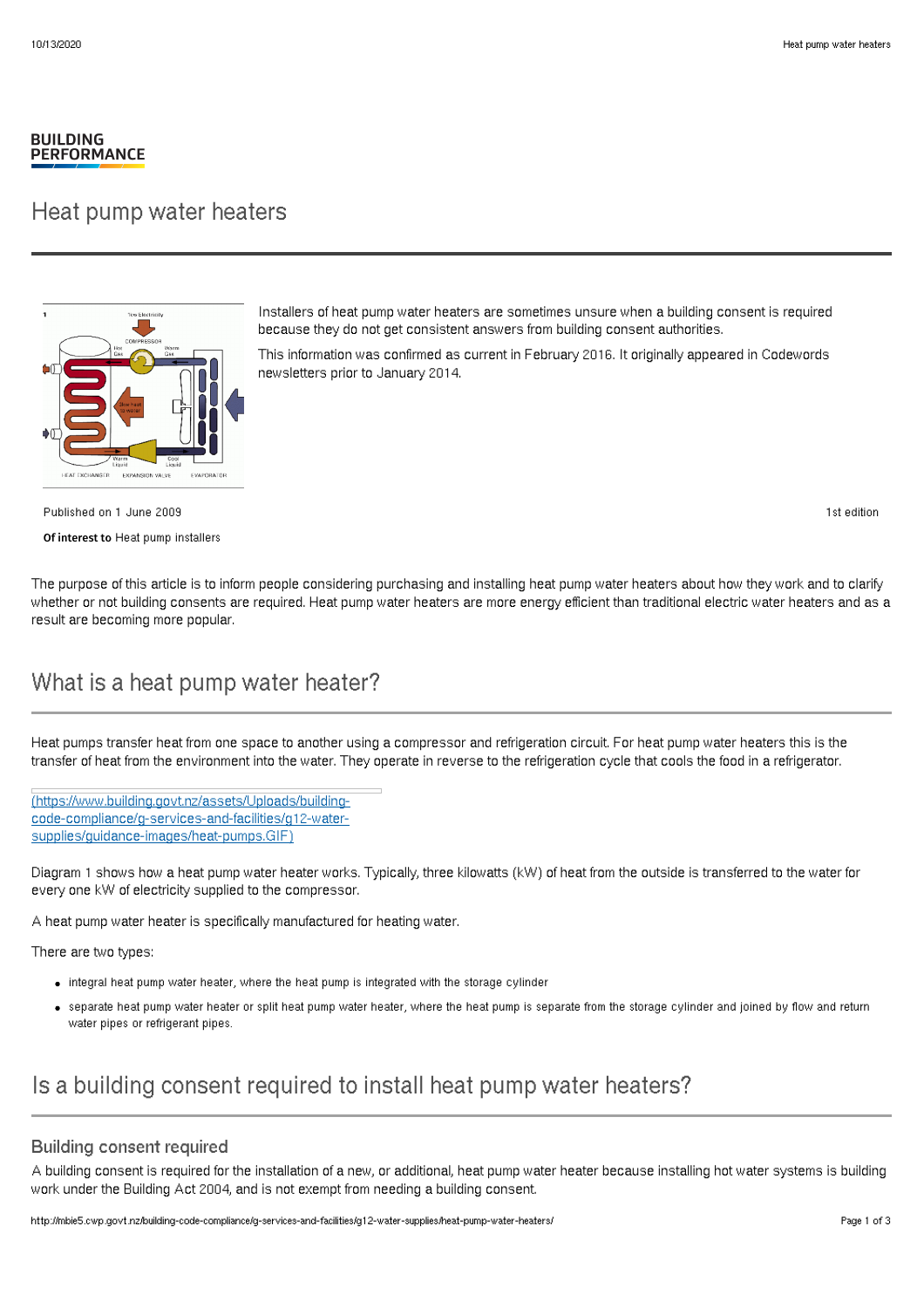Some examples of when a building consent is required:

- a new house contains a heat pump water heater
- adding an additional heat pump water heater system when there is an existing hot water system in the house
- adding an ensuite to an existing house, including a new and separate heat pump water heater system for the ensuite.

### Building consent not required

A building consent is not required, as long as the work is carried out, or supervised, by a registered craftsman plumber, when:

- adding a separate (split) heat pump water heater to an existing storage water heater
- replacing an existing storage water heater with a replacement heat pump water heater in the same position.

The Building Act 2004 Schedule 1 exempts this kind of building work from needing a building consent, but the installation of heat pump water heaters must comply with the Building Code.

Replacement of storage water heaters means:

- replacing an open vented water heater with an open vented water heater
- replacing a valve vented water heater with a valve vented water heater
- replacing an open vented water heater with a valve vented water heater
- replacing an open vented water heater, which has a solid fuel heater or supplementary heat exchanger attached to the water heater, with an open vented water heater.

It does not mean:

- replacing an open vented water heater, which has a solid fuel heater or supplementary heat exchanger attached to the water heater, with a valve vented water heater
- replacing a valve vented water heater, which has a solid fuel heater or supplementary heat exchanger attached to the water heater, with a valve vented water heater.

If possible, it is preferable to run refrigeration pipes and water pipes under the floor (for suspended floors), or through the eaves, to avoid penetrating the wall or cladding.

# Compliance with the Building Code

These Building Code clauses are relevant to the installation of heat pump water heaters in housing, whether or not a building consent is required:

- B1 (Structure) Seismic restraint (G12/AS1 contains information on storage water heaters). Heat pump water heaters need to be secured against earthquake
- B2 (Durability) five year durability required for heat pump water heaters and 15 year durability required for storage water heaters, both subject to normal maintenance
- E2 (External Moisture) Penetrations through the external envelope must be weathertight
- G9 (Electricity) Electrical installation must be safe (this is covered by an electrical certificate issued by the electrician)

G12 (Water Supplies) - All provisions to prevent contamination of drinkable

All guidance related to G12 Water [supplies\(https://www.building.govt.nz/building-code-compliance/g-services-and-facilities/g12-water](http://mbie5.cwp.govt.nz/building-code-compliance/g-services-and-facilities/g12-water-supplies/)supplies/)



**MINISTRY OF BUSINESS. INNOVATION & EMPLOYMENT** HĪKINA WHAKATUTUKI

#### New Zealand Government